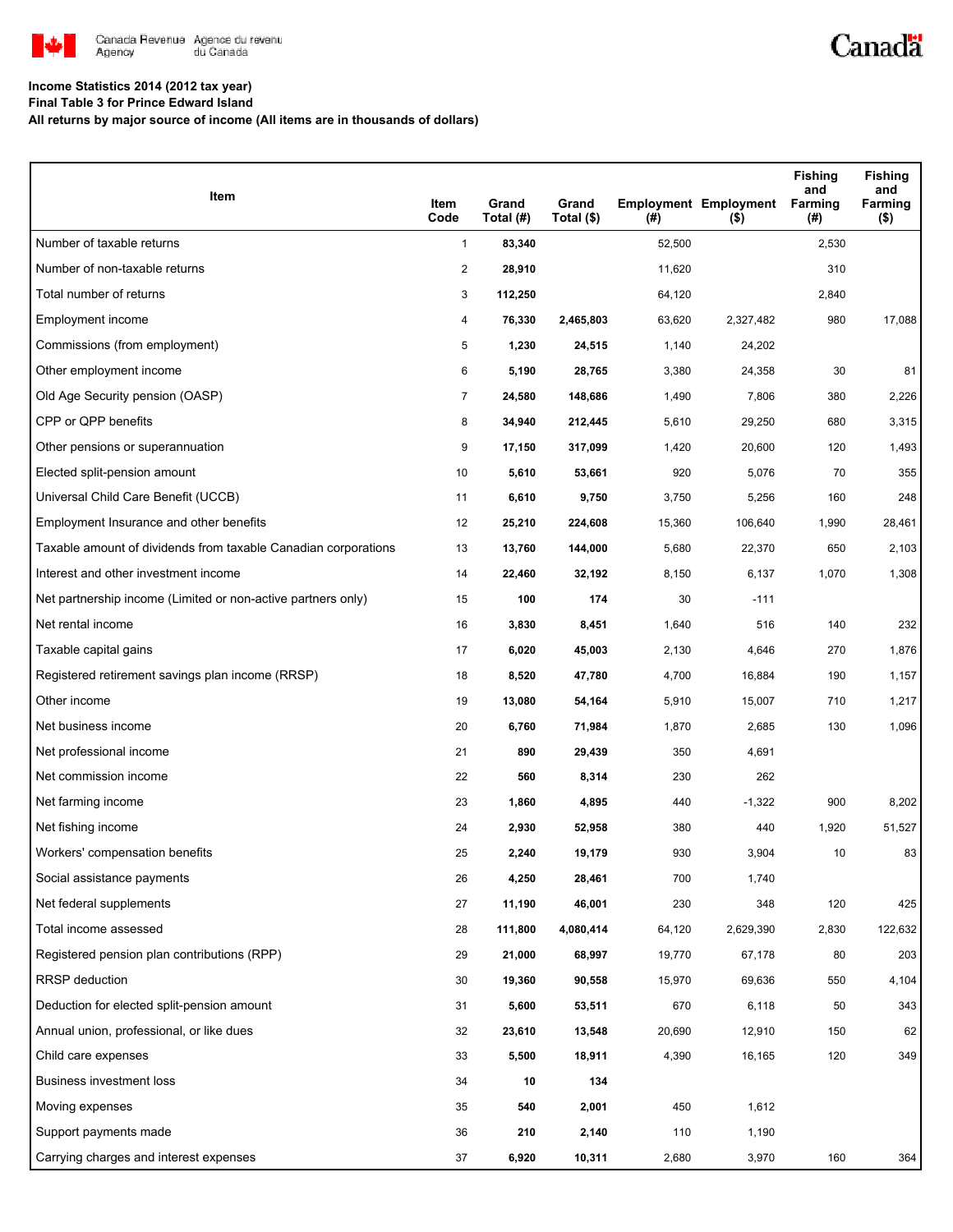

## Canadä

## **Income Statistics 2014 (2012 tax year)**

**Final Table 3 for Prince Edward Island**

**All returns by major source of income (All items are in thousands of dollars)**

| Item                                                                                           | Item<br>Code | Grand<br>Total (#) | Grand<br>Total (\$) | (#)    | <b>Employment Employment</b><br>$($ \$) | <b>Fishing</b><br>and<br><b>Farming</b><br>(#) | <b>Fishing</b><br>and<br>Farming<br>$($ \$) |
|------------------------------------------------------------------------------------------------|--------------|--------------------|---------------------|--------|-----------------------------------------|------------------------------------------------|---------------------------------------------|
| Deductions for CPP/QPP contributions on self-employment and<br>other earnings                  | 38           | 6,660              | 5,458               | 1,020  | 168                                     | 1,940                                          | 2,169                                       |
| Deductions for provincial parental insurance plan (PPIP) premiums<br>on self-employment income | 39           |                    |                     |        |                                         |                                                |                                             |
| Exploration and development expenses                                                           | 40           | 50                 | 522                 | 20     | 355                                     |                                                |                                             |
| Other employment expenses                                                                      | 41           | 2,180              | 9,782               | 1,960  | 8,951                                   | 40                                             | 100                                         |
| Clergy residence deduction                                                                     | 42           | 140                | 1,492               | 130    | 1,359                                   |                                                |                                             |
| Other deductions                                                                               | 43           | 4,710              | 4,518               | 2,680  | 1,863                                   | 200                                            | 331                                         |
| Total deductions before adjustments                                                            | 44           | 56,570             | 281,912             | 38,200 | 191,611                                 | 2,250                                          | 8,070                                       |
| Social benefits repayment                                                                      | 45           | 2,250              | 5,728               | 940    | 1,802                                   | 490                                            | 1,542                                       |
| Net income after adjustments                                                                   | 46           | 111,450            | 3,798,041           | 64,080 | 2,436,131                               | 2,740                                          | 116,127                                     |
| Canadian Forces personnel and police deduction                                                 | 47           |                    |                     |        |                                         |                                                |                                             |
| Security options deductions                                                                    | 48           | 30                 | 431                 |        |                                         |                                                |                                             |
| Other payments deductions                                                                      | 49           | 16,900             | 93,630              | 1,830  | 5,992                                   | 130                                            | 534                                         |
| Non-capital losses of other years                                                              | 50           | 110                | 1,012               | 40     | 288                                     |                                                |                                             |
| Net capital losses of other years                                                              | 51           | 1,280              | 2,424               | 440    | 485                                     | 40                                             | 52                                          |
| Capital gains deduction                                                                        | 52           | 360                | 23,600              | 50     | 1,394                                   | 90                                             | 6,485                                       |
| Northern residents deductions                                                                  | 53           | 100                | 207                 | 90     | 185                                     |                                                |                                             |
| Additional deductions                                                                          | 54           | 990                | 4,463               | 140    | 692                                     |                                                |                                             |
| Farming/fishing losses of prior years                                                          | 55           | 120                | 1,506               | 30     | 340                                     | 60                                             | 889                                         |
| Total deductions from net income                                                               | 56           | 19,420             | 127,447             | 2,630  | 9,977                                   | 310                                            | 8,136                                       |
| Taxable income assessed                                                                        | 57           | 109,920            | 3,671,118           | 64,070 | 2,426,159                               | 2,730                                          | 108,192                                     |
| Basic personal amount                                                                          | 58           | 112,250            | 1,209,536           | 64,110 | 690,394                                 | 2,840                                          | 30,748                                      |
| Age amount                                                                                     | 59           | 23,960             | 148,042             | 1,350  | 6,614                                   | 350                                            | 1,890                                       |
| Spouse or common-law partner amount                                                            | 60           | 6,170              | 38,197              | 3,730  | 24,997                                  | 200                                            | 1,082                                       |
| Amount for eligible dependant                                                                  | 61           | 4,780              | 48,607              | 3,250  | 32,966                                  | 50                                             | 488                                         |
| Amount for children 17 and under                                                               | 62           | 15,620             | 59,855              | 11,950 | 45,347                                  | 510                                            | 2,124                                       |
| Amount for infirm dependants age 18 or older                                                   | 63           | 130                | 697                 | 60     | 325                                     |                                                |                                             |
| CPP or QPP contributions through employment                                                    | 64           | 66,620             | 86,406              | 57,930 | 82,319                                  | 760                                            | 643                                         |
| CPP or QPP contributions on self-employment and other earnings                                 | 65           | 6,660              | 5,458               | 1,020  | 168                                     | 1,940                                          | 2,169                                       |
| Employment Insurance premiums                                                                  | 66           | 70,320             | 35,092              | 58,980 | 31,982                                  | 2,170                                          | 1,326                                       |
| PPIP premiums paid                                                                             | 67           |                    |                     |        |                                         |                                                |                                             |
| PPIP premiums payable on employment income                                                     | 68           |                    |                     |        |                                         |                                                |                                             |
| PPIP premiums payable on self-employment income                                                | 69           |                    |                     |        |                                         |                                                |                                             |
| Volunteer firefighters' amount                                                                 | 70           | 850                | 2,541               | 640    | 1,908                                   | 80                                             | 243                                         |
| Canada employment amount                                                                       | 71           | 76,350             | 81,777              | 62,600 | 68,256                                  | 960                                            | 925                                         |
| Public transit amount                                                                          | 72           | 590                | 178                 | 500    | 149                                     |                                                |                                             |
| Children's fitness amount                                                                      | 73           | 7,250              | 4,064               | 6,020  | 3,349                                   | 310                                            | 204                                         |
| Children's arts amount                                                                         | 74           | 2,000              | 857                 | 1,680  | 713                                     | 60                                             | 29                                          |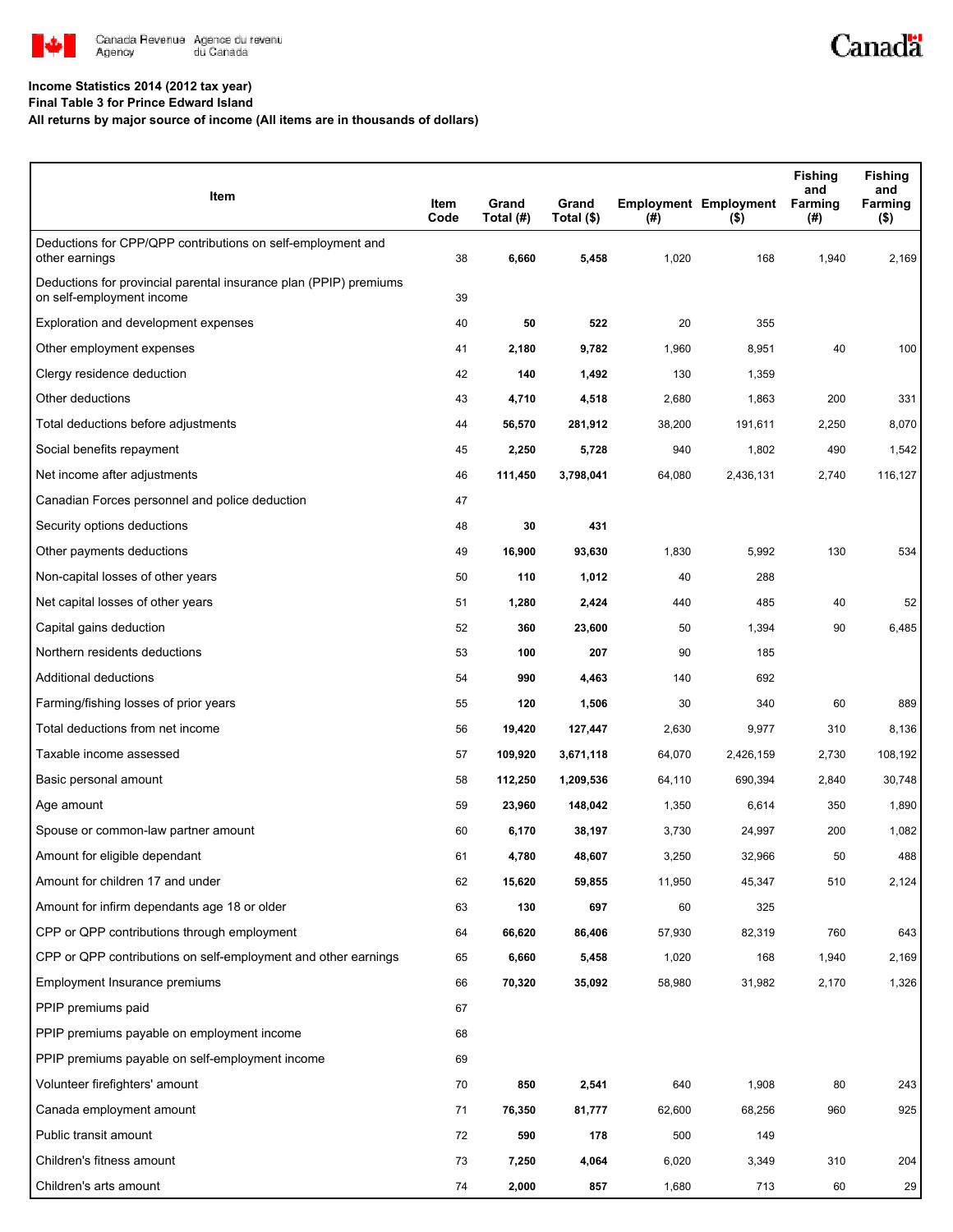

## **Income Statistics 2014 (2012 tax year)**

**Final Table 3 for Prince Edward Island**

**All returns by major source of income (All items are in thousands of dollars)**

| Item                                                              |              | Grand     | Grand      |        |                                         | <b>Fishing</b><br>and<br><b>Farming</b> | <b>Fishing</b><br>and<br>Farming |
|-------------------------------------------------------------------|--------------|-----------|------------|--------|-----------------------------------------|-----------------------------------------|----------------------------------|
|                                                                   | Item<br>Code | Total (#) | Total (\$) | (#)    | <b>Employment Employment</b><br>$($ \$) | (#)                                     | (\$)                             |
| Home buyers' amount                                               | 75           | 720       | 3,267      | 650    | 2,960                                   |                                         |                                  |
| Pension income amount                                             | 76           | 20,590    | 39,167     | 2,250  | 4,170                                   | 180                                     | 319                              |
| Caregiver amount                                                  | 77           | 780       | 3,846      | 480    | 2,416                                   | 20                                      | 124                              |
| Disability amount                                                 | 78           | 4,330     | 32,619     | 900    | 6,782                                   |                                         |                                  |
| Disability amount transferred from a dependant                    | 79           | 1,590     | 15,562     | 1,110  | 11,461                                  | 40                                      | 339                              |
| Interest paid on student loans                                    | 80           | 4,610     | 2,739      | 4,120  | 2,486                                   | 20                                      | 9                                |
| Tuition, education, and textbook amounts                          | 81           | 7,140     | 37,339     | 5,730  | 30,178                                  | 270                                     | 327                              |
| Tuition, education, and textbook amounts transferred from a child | 82           | 3,210     | 16,954     | 2,630  | 13,908                                  | 140                                     | 793                              |
| Amounts transferred from spouse or common-law partner             | 83           | 5,570     | 30,201     | 1,580  | 8,351                                   | 130                                     | 712                              |
| Medical expenses                                                  | 84           | 27,410    | 64,480     | 13,250 | 20,950                                  | 790                                     | 1,648                            |
| Total tax credits on personal amounts                             | 85           | 112,250   | 295,129    | 64,110 | 163,976                                 | 2,840                                   | 6,976                            |
| Allowable charitable donations and government gifts               | 86           | 26,760    | 31,835     | 14,860 | 12,838                                  | 960                                     | 1,117                            |
| Eligible cultural and ecological gifts                            | 87           | 40        | 188        | 10     | 124                                     |                                         |                                  |
| Total tax credit on donations and gifts                           | 88           | 26,500    | 8,708      | 14,670 | 3,465                                   | 940                                     | 304                              |
| Total federal non-refundable tax credits                          | 89           | 112,250   | 303,837    | 64,110 | 167,441                                 | 2,840                                   | 7,279                            |
| Federal dividend tax credit                                       | 90           | 11,870    | 18,928     | 5,510  | 3,070                                   | 530                                     | 265                              |
| Overseas employment tax credit                                    | 91           | 60        | 616        | 60     | 616                                     |                                         |                                  |
| Minimum tax carryover                                             | 92           | 190       | 504        | 70     | 208                                     |                                         |                                  |
| Basic federal tax                                                 | 93           | 71,290    | 337,242    | 48,610 | 249,955                                 | 2,240                                   | 11,110                           |
| Federal Foreign Tax Credit                                        | 94           | 2,950     | 1,981      | 1,200  | 1,531                                   |                                         |                                  |
| Federal Political contribution tax credit                         | 95           | 1,000     | 156        | 460    | 74                                      | 30                                      | 3                                |
| <b>Investment Tax Credit</b>                                      | 96           | 1,070     | 1,315      | 120    | 145                                     | 860                                     | 1,064                            |
| Labour-sponsored funds tax credit                                 | 97           |           |            |        |                                         |                                         |                                  |
| Alternative minimum tax payable                                   | 98           | 150       | 597        | 30     | 55                                      |                                         |                                  |
| Net federal tax                                                   | 99           | 71,120    | 333,711    | 48,550 | 248,212                                 | 2,180                                   | 10,023                           |
| CPP contributions on self-employment                              | 100          | 6,660     | 10,915     | 1,020  | 335                                     | 1,940                                   | 4,339                            |
| Social Benefits repayment                                         | 101          | 2,250     | 5,728      | 940    | 1,802                                   | 490                                     | 1,542                            |
| Net Provincial Tax                                                | 102          | 82,370    | 287,638    | 52,400 | 205,508                                 | 2,430                                   | 9,080                            |
| Total tax payable                                                 | 103          | 83,340    | 638,001    | 52,500 | 455,860                                 | 2,530                                   | 24,984                           |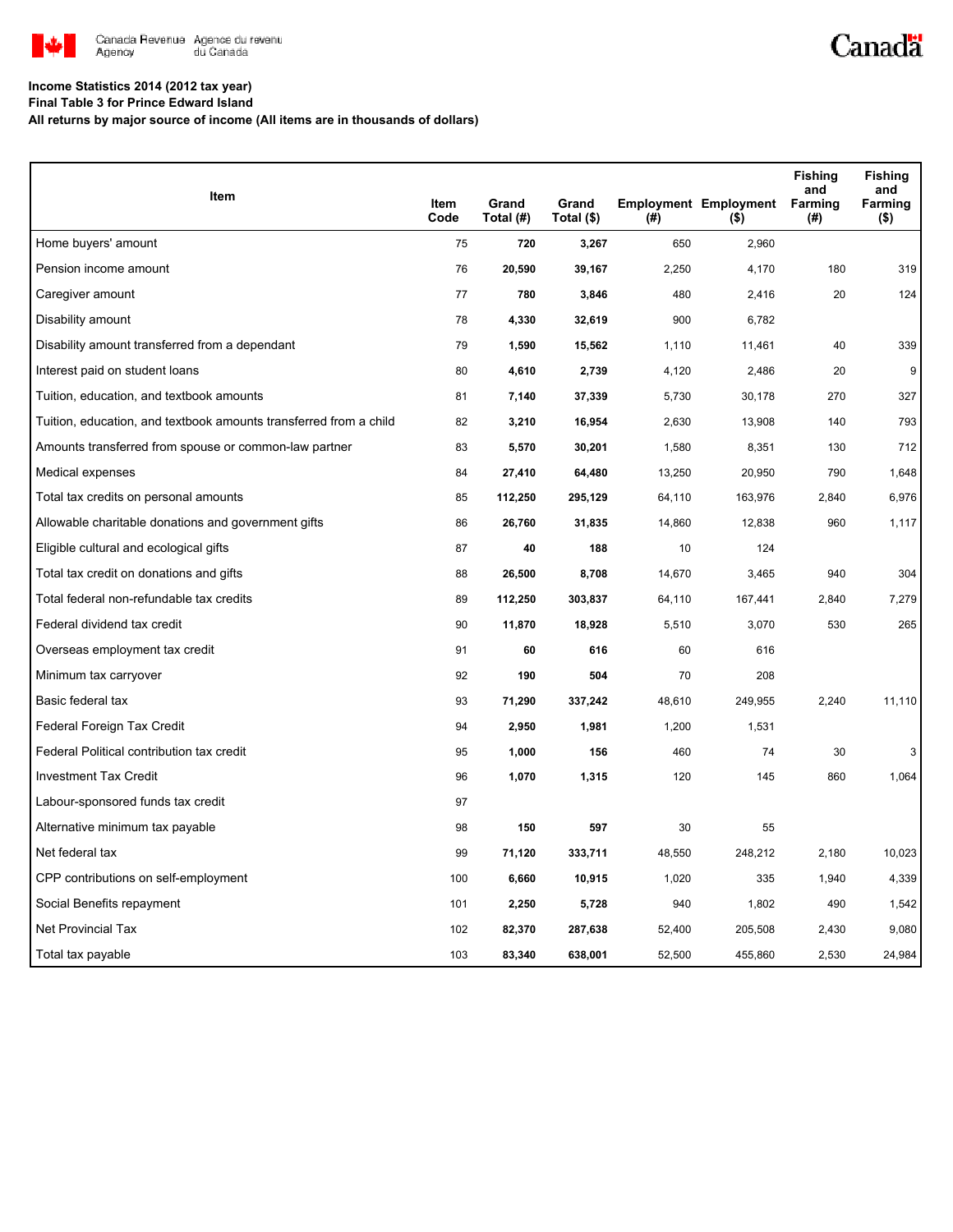| Item                                                                                              | Item<br>Code | Income $(\#)$ | $lncome$ (\$) | <b>Sales</b><br>Professional Professional (Self-Employment) (Self-Employment)<br>(# ) | <b>Sales</b><br>$($ \$) | Proprietorship/ Proprietorship/<br><b>Partnerships</b><br>(#) | <b>Partnerships</b><br>$($ \$) |
|---------------------------------------------------------------------------------------------------|--------------|---------------|---------------|---------------------------------------------------------------------------------------|-------------------------|---------------------------------------------------------------|--------------------------------|
| Number of taxable returns                                                                         | $\mathbf{1}$ | 310           |               | 170                                                                                   |                         | 3,100                                                         |                                |
| Number of non-taxable returns                                                                     | 2            | 30            |               | 20                                                                                    |                         | 540                                                           |                                |
| Total number of returns                                                                           | 3            | 340           |               | 190                                                                                   |                         | 3,640                                                         |                                |
| Employment income                                                                                 | 4            | 100           | 2,311         | 30                                                                                    | 373                     | 890                                                           | 13,089                         |
| Commissions (from employment)                                                                     | 5            |               |               |                                                                                       |                         | 10                                                            | 81                             |
| Other employment income                                                                           | 6            |               |               |                                                                                       |                         | 90                                                            | 344                            |
| Old Age Security pension (OASP)                                                                   | 7            | 50            | 286           | 30                                                                                    | 153                     | 360                                                           | 2,084                          |
| CPP or QPP benefits                                                                               | 8            | 60            | 459           | 40                                                                                    | 264                     | 690                                                           | 3,586                          |
| Other pensions or superannuation                                                                  | 9            | 30            | 705           | 20                                                                                    | 279                     | 190                                                           | 3,280                          |
| Elected split-pension amount                                                                      | 10           |               |               |                                                                                       |                         | 120                                                           | 828                            |
| Universal Child Care Benefit (UCCB)                                                               | 11           | 20            | 37            | 10                                                                                    | 22                      | 330                                                           | 500                            |
| Employment Insurance and other benefits                                                           | 12           |               |               |                                                                                       |                         | 260                                                           | 2,294                          |
| Taxable amount of dividends from taxable<br>Canadian corporations                                 | 13           | 80            | 1,297         | 50                                                                                    | 145                     | 380                                                           | 1,122                          |
| Interest and other investment income                                                              | 14           | 100           | 274           | 30                                                                                    | 31                      | 680                                                           | 822                            |
| Net partnership income (Limited or<br>non-active partners only)                                   | 15           |               |               |                                                                                       |                         |                                                               |                                |
| Net rental income                                                                                 | 16           | 30            | 18            | 20                                                                                    | 15                      | 230                                                           | 434                            |
| Taxable capital gains                                                                             | 17           | 50            | 122           |                                                                                       |                         | 190                                                           | 1,391                          |
| Registered retirement savings plan<br>income (RRSP)                                               | 18           | 30            | 106           | 30                                                                                    | 136                     | 270                                                           | 1,299                          |
| Other income                                                                                      | 19           | 60            | 303           | 40                                                                                    | 117                     | 310                                                           | 794                            |
| Net business income                                                                               | 20           | 10            | 16            | 20                                                                                    | 9                       | 3,550                                                         | 66,727                         |
| Net professional income                                                                           | 21           | 340           | 23,135        |                                                                                       |                         | 20                                                            | 218                            |
| Net commission income                                                                             | 22           |               |               | 190                                                                                   | 7,394                   |                                                               |                                |
| Net farming income                                                                                | 23           |               |               |                                                                                       |                         | 80                                                            | $-304$                         |
| Net fishing income                                                                                | 24           |               |               |                                                                                       |                         | 30                                                            | 121                            |
| Workers' compensation benefits                                                                    | 25           |               |               |                                                                                       |                         | 30                                                            | 220                            |
| Social assistance payments                                                                        | 26           |               |               |                                                                                       |                         | 20                                                            | 57                             |
| Net federal supplements                                                                           | 27           |               |               |                                                                                       |                         | 130                                                           | 351                            |
| Total income assessed                                                                             | 28           | 340           | 29,383        | 190                                                                                   | 9,073                   | 3,620                                                         | 99,593                         |
| Registered pension plan contributions<br>(RPP)                                                    | 29           |               |               |                                                                                       |                         | 100                                                           | 221                            |
| RRSP deduction                                                                                    | 30           | 130           | 1,936         | 60                                                                                    | 468                     | 660                                                           | 3,704                          |
| Deduction for elected split-pension<br>amount                                                     | 31           | 10            | 240           |                                                                                       |                         | 100                                                           | 820                            |
| Annual union, professional, or like dues                                                          | 32           |               |               |                                                                                       |                         | 220                                                           | 72                             |
| Child care expenses                                                                               | 33           | 30            | 95            | 10                                                                                    | 36                      | 250                                                           | 676                            |
| <b>Business investment loss</b>                                                                   | 34           |               |               |                                                                                       |                         |                                                               |                                |
| Moving expenses                                                                                   | 35           |               |               |                                                                                       |                         | 20                                                            | 126                            |
| Support payments made                                                                             | 36           |               |               |                                                                                       |                         | 10                                                            | 67                             |
| Carrying charges and interest expenses                                                            | 37           | 60            | 157           | 10                                                                                    | 27                      | 140                                                           | 217                            |
| Deductions for CPP/QPP contributions on<br>self-employment and other earnings                     | 38           | 270           | 361           | 150                                                                                   | 213                     | 2,700                                                         | 2,371                          |
| Deductions for provincial parental<br>insurance plan (PPIP) premiums on<br>self-employment income | 39           |               |               |                                                                                       |                         |                                                               |                                |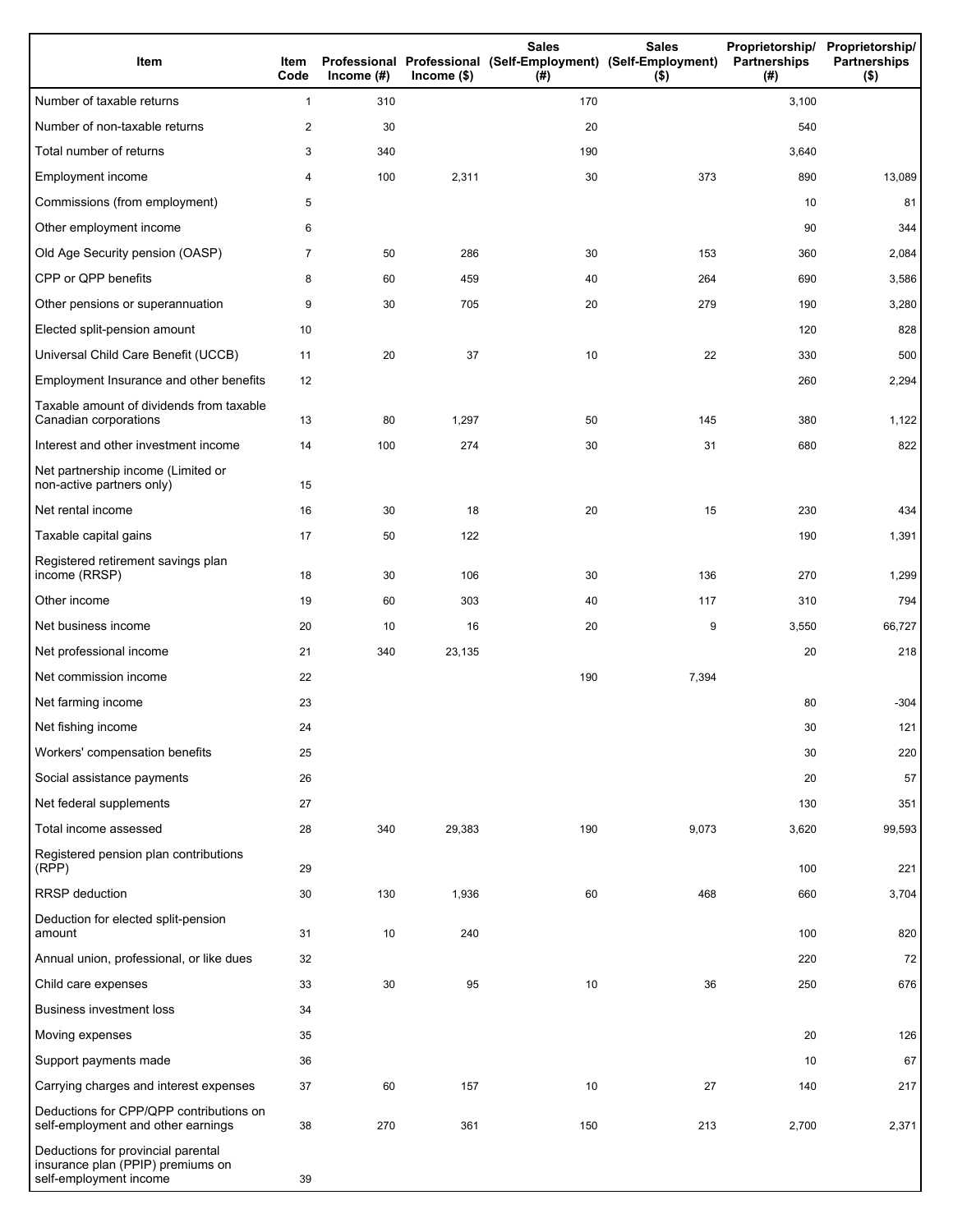| Item                                                              | Item<br>Code | Income $(H)$ | $Income$ (\$)  | <b>Sales</b><br>Professional Professional (Self-Employment) (Self-Employment)<br>(# ) | <b>Sales</b><br>$($ \$) | Partnerships<br>(#) | Proprietorship/ Proprietorship/<br><b>Partnerships</b><br>$($ \$) |
|-------------------------------------------------------------------|--------------|--------------|----------------|---------------------------------------------------------------------------------------|-------------------------|---------------------|-------------------------------------------------------------------|
| Exploration and development expenses                              | 40           |              |                |                                                                                       |                         |                     |                                                                   |
| Other employment expenses                                         | 41           |              |                |                                                                                       |                         | 30                  | 126                                                               |
| Clergy residence deduction                                        | 42           |              |                |                                                                                       |                         |                     |                                                                   |
| Other deductions                                                  | 43           |              |                |                                                                                       |                         | 80                  | 29                                                                |
| Total deductions before adjustments                               | 44           | 310          | 2,958          | 170                                                                                   | 960                     | 2,990               | 8,447                                                             |
| Social benefits repayment                                         | 45           | 20           | 100            |                                                                                       |                         | 40                  | 100                                                               |
| Net income after adjustments                                      | 46           | 330          | 26,437         | 190                                                                                   | 8,104                   | 3,470               | 92,276                                                            |
| Canadian Forces personnel and police<br>deduction                 | 47           |              |                |                                                                                       |                         |                     |                                                                   |
| Security options deductions                                       | 48           |              |                |                                                                                       |                         |                     |                                                                   |
| Other payments deductions                                         | 49           |              |                |                                                                                       |                         | 170                 | 628                                                               |
| Non-capital losses of other years                                 | 50           |              |                |                                                                                       |                         | 30                  | 168                                                               |
| Net capital losses of other years                                 | 51           |              |                |                                                                                       |                         | 30                  | 27                                                                |
| Capital gains deduction                                           | 52           |              |                |                                                                                       |                         | 10                  | 709                                                               |
| Northern residents deductions                                     | 53           |              |                |                                                                                       |                         |                     |                                                                   |
| Additional deductions                                             | 54           |              |                |                                                                                       |                         |                     |                                                                   |
| Farming/fishing losses of prior years                             | 55           |              |                |                                                                                       |                         |                     |                                                                   |
| Total deductions from net income                                  | 56           |              |                |                                                                                       |                         | 240                 | 1,554                                                             |
| Taxable income assessed                                           | 57           | 330          | 26,321         | 190                                                                                   | 8,093                   | 3,470               | 90,743                                                            |
| Basic personal amount                                             | 58           | 340          | 3,654          | 190                                                                                   | 2,099                   | 3,640               | 39,199                                                            |
| Age amount                                                        | 59           | 30           | 130            | 20                                                                                    | 113                     | 350                 | 2,049                                                             |
| Spouse or common-law partner amount                               | 60           | 20           | 147            | 10                                                                                    | 51                      | 350                 | 2,292                                                             |
| Amount for eligible dependant                                     | 61           |              |                |                                                                                       |                         | 140                 | 1,364                                                             |
| Amount for children 17 and under                                  | 62           | 60           | 282            | 40                                                                                    | 146                     | 570                 | 2,299                                                             |
| Amount for infirm dependants age 18 or<br>older                   | 63           |              |                |                                                                                       |                         |                     |                                                                   |
| CPP or QPP contributions through<br>employment                    | 64           | 90           | 62             | 20                                                                                    | 13                      | 770                 | 478                                                               |
| CPP or QPP contributions on<br>self-employment and other earnings | 65           | 270          | 361            | 150                                                                                   | 213                     | 2,700               | 2,371                                                             |
| Employment Insurance premiums                                     | 66           | 60           | 19             | 20                                                                                    | 6                       | 670                 | 194                                                               |
| PPIP premiums paid                                                | 67           |              |                |                                                                                       |                         |                     |                                                                   |
| PPIP premiums payable on employment<br>income                     | 68           |              |                |                                                                                       |                         |                     |                                                                   |
| PPIP premiums payable on<br>self-employment income                | 69           |              |                |                                                                                       |                         |                     |                                                                   |
| Volunteer firefighters' amount                                    | 70           |              |                |                                                                                       |                         | 30                  | 102                                                               |
| Canada employment amount                                          | 71           | 110          | 107            | 30                                                                                    | 28                      | 920                 | 925                                                               |
| Public transit amount                                             | 72           |              |                |                                                                                       |                         |                     |                                                                   |
| Children's fitness amount                                         | 73           | 40           | 31             | 20                                                                                    | 16                      | 270                 | 154                                                               |
| Children's arts amount                                            | 74           | 10           | $\overline{7}$ |                                                                                       |                         | 70                  | 35                                                                |
| Home buyers' amount                                               | 75           |              |                |                                                                                       |                         | 10                  | 58                                                                |
| Pension income amount                                             | 76           | 40           | 79             | 20                                                                                    | 34                      | 300                 | 564                                                               |
| Caregiver amount                                                  | 77           |              |                |                                                                                       |                         | 10                  | 72                                                                |
| Disability amount                                                 | 78           |              |                |                                                                                       |                         | 50                  | 347                                                               |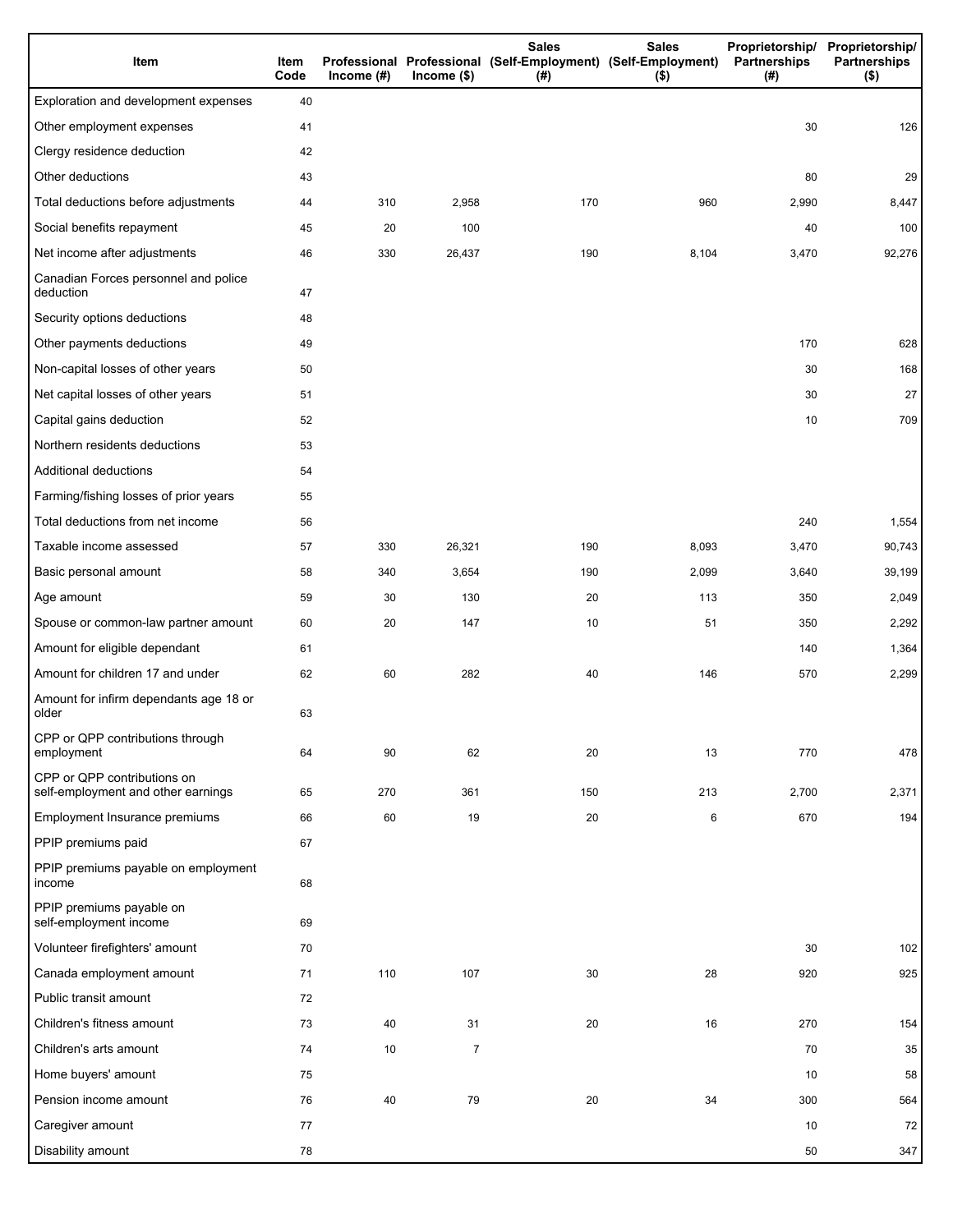| Item                                                                 | <b>Item</b><br>Code | Income (#) | $Income$ (\$) | <b>Sales</b><br>Professional Professional (Self-Employment) (Self-Employment)<br>(#) | <b>Sales</b><br>$($ \$) | Proprietorship/<br>Partnerships<br>(#) | Proprietorship/<br><b>Partnerships</b><br>$($ \$) |
|----------------------------------------------------------------------|---------------------|------------|---------------|--------------------------------------------------------------------------------------|-------------------------|----------------------------------------|---------------------------------------------------|
| Disability amount transferred from a<br>dependant                    | 79                  |            |               |                                                                                      |                         | 40                                     | 396                                               |
| Interest paid on student loans                                       | 80                  | 20         | 17            |                                                                                      |                         | 70                                     | 43                                                |
| Tuition, education, and textbook amounts                             | 81                  | 20         | 371           |                                                                                      |                         | 100                                    | 531                                               |
| Tuition, education, and textbook amounts<br>transferred from a child | 82                  | 20         | 77            | 20                                                                                   | 76                      | 110                                    | 536                                               |
| Amounts transferred from spouse or<br>common-law partner             | 83                  | 10         | 56            | 10                                                                                   | 39                      | 190                                    | 884                                               |
| Medical expenses                                                     | 84                  | 80         | 224           | 50                                                                                   | 131                     | 1,050                                  | 1,831                                             |
| Total tax credits on personal amounts                                | 85                  | 340        | 862           | 190                                                                                  | 478                     | 3,640                                  | 8,515                                             |
| Allowable charitable donations and<br>government gifts               | 86                  | 150        | 515           | 70                                                                                   | 104                     | 810                                    | 876                                               |
| Eligible cultural and ecological gifts                               | 87                  |            |               |                                                                                      |                         |                                        |                                                   |
| Total tax credit on donations and gifts                              | 88                  | 150        | 145           | 70                                                                                   | 28                      | 800                                    | 237                                               |
| Total federal non-refundable tax credits                             | 89                  | 340        | 1,007         | 190                                                                                  | 506                     | 3,640                                  | 8,751                                             |
| Federal dividend tax credit                                          | 90                  | 70         | 177           | 40                                                                                   | 20                      | 290                                    | 137                                               |
| Overseas employment tax credit                                       | 91                  |            |               |                                                                                      |                         |                                        |                                                   |
| Minimum tax carryover                                                | 92                  |            |               |                                                                                      |                         |                                        |                                                   |
| Basic federal tax                                                    | 93                  | 230        | 4,676         | 140                                                                                  | 952                     | 2,020                                  | 7,612                                             |
| Federal Foreign Tax Credit                                           | 94                  | 40         | 14            |                                                                                      |                         | 80                                     | 31                                                |
| Federal Political contribution tax credit                            | 95                  | 30         | 5             |                                                                                      |                         | 20                                     | 4                                                 |
| <b>Investment Tax Credit</b>                                         | 96                  |            |               |                                                                                      |                         | 30                                     | 38                                                |
| Labour-sponsored funds tax credit                                    | 97                  |            |               |                                                                                      |                         |                                        |                                                   |
| Alternative minimum tax payable                                      | 98                  |            |               |                                                                                      |                         |                                        |                                                   |
| Net federal tax                                                      | 99                  | 230        | 4,655         | 140                                                                                  | 951                     | 2,010                                  | 7,540                                             |
| CPP contributions on self-employment                                 | 100                 | 270        | 722           | 150                                                                                  | 427                     | 2,700                                  | 4,743                                             |
| Social Benefits repayment                                            | 101                 | 20         | 100           |                                                                                      |                         | 40                                     | 100                                               |
| <b>Net Provincial Tax</b>                                            | 102                 | 270        | 3,277         | 150                                                                                  | 747                     | 2,470                                  | 6,452                                             |
| Total tax payable                                                    | 103                 | 310        | 8,756         | 170                                                                                  | 2,148                   | 3,100                                  | 18,840                                            |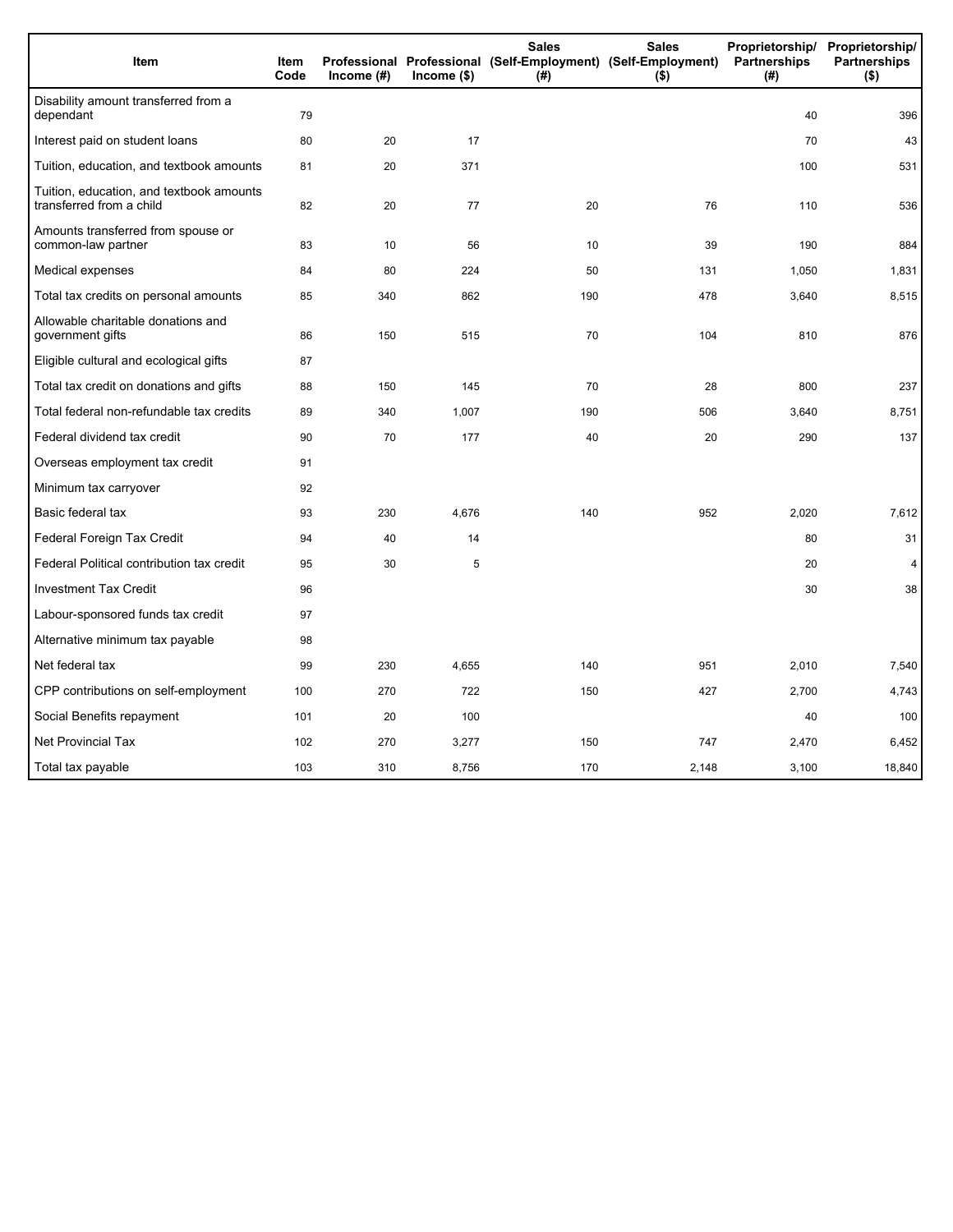| Item                                                                                           | Item<br>Code   | (#)   | Investment Investment<br>$($ \$) | Pension<br>(#) | <b>Pension</b><br>$($ \$) | <b>Benefit</b><br>(#) | <b>Benefit</b><br>$($ \$) |
|------------------------------------------------------------------------------------------------|----------------|-------|----------------------------------|----------------|---------------------------|-----------------------|---------------------------|
| Number of taxable returns                                                                      | $\mathbf{1}$   | 2,270 |                                  | 16,370         |                           | 5,050                 |                           |
| Number of non-taxable returns                                                                  | $\overline{c}$ | 770   |                                  | 8,780          |                           | 5,900                 |                           |
| Total number of returns                                                                        | 3              | 3,040 |                                  | 25,150         |                           | 10,950                |                           |
| Employment income                                                                              | 4              | 1,160 | 31,287                           | 2,940          | 22,694                    | 5,970                 | 44,582                    |
| Commissions (from employment)                                                                  | 5              |       |                                  | 20             | 52                        | 50                    | 55                        |
| Other employment income                                                                        | 6              | 100   | 384                              | 1,290          | 3,056                     | 180                   | 149                       |
| Old Age Security pension (OASP)                                                                | 7              | 770   | 4,206                            | 19,700         | 121,795                   | 1,630                 | 9,235                     |
| CPP or QPP benefits                                                                            | 8              | 1,050 | 6,292                            | 23,680         | 157,318                   | 2,480                 | 8,022                     |
| Other pensions or superannuation                                                               | 9              | 460   | 6,957                            | 14,540         | 279,563                   | 140                   | 666                       |
| Elected split-pension amount                                                                   | 10             | 170   | 1,071                            | 4,150          | 45,474                    | 90                    | 378                       |
| Universal Child Care Benefit (UCCB)                                                            | 11             | 110   | 173                              | 60             | 80                        | 2,120                 | 3,365                     |
| Employment Insurance and other benefits                                                        | 12             | 200   | 1,801                            | 1,040          | 7,510                     | 6,180                 | 76,506                    |
| Taxable amount of dividends from taxable Canadian corporations                                 | 13             | 1,920 | 103,488                          | 4,470          | 12,048                    | 280                   | 268                       |
| Interest and other investment income                                                           | 14             | 1,760 | 10,256                           | 9,400          | 12,255                    | 820                   | 442                       |
| Net partnership income (Limited or non-active partners only)                                   | 15             | 30    | 273                              | 30             | 11                        |                       |                           |
| Net rental income                                                                              | 16             | 820   | 6,239                            | 820            | 925                       | 80                    | 40                        |
| Taxable capital gains                                                                          | 17             | 880   | 32,966                           | 2,220          | 3,294                     |                       |                           |
| Registered retirement savings plan income (RRSP)                                               | 18             | 180   | 1,346                            | 2,050          | 10,877                    | 380                   | 1,094                     |
| Other income                                                                                   | 19             | 710   | 2,510                            | 3,700          | 8,228                     | 570                   | 909                       |
| Net business income                                                                            | 20             | 240   | 798                              | 700            | 688                       | 170                   | $-69$                     |
| Net professional income                                                                        | 21             | 40    | 893                              | 110            | 417                       | 20                    | $-1$                      |
| Net commission income                                                                          | 22             | 20    | 250                              | 60             | 117                       | 20                    | 17                        |
| Net farming income                                                                             | 23             | 90    | $-512$                           | 290            | $-921$                    | 50                    | $-121$                    |
| Net fishing income                                                                             | 24             | 20    | 274                              |                |                           | 520                   | 520                       |
| Workers' compensation benefits                                                                 | 25             | 20    | 176                              | 530            | 2,649                     | 690                   | 11,901                    |
| Social assistance payments                                                                     | 26             |       |                                  | 430            | 1,415                     | 3,080                 | 25,175                    |
| Net federal supplements                                                                        | 27             | 120   | 351                              | 8,940          | 32,789                    | 1,590                 | 11,544                    |
| Total income assessed                                                                          | 28             | 3,040 | 211,548                          | 25,150         | 722,662                   | 10,950                | 194,853                   |
| Registered pension plan contributions (RPP)                                                    | 29             | 120   | 343                              | 540            | 689                       | 250                   | 123                       |
| <b>RRSP</b> deduction                                                                          | 30             | 530   | 5,086                            | 880            | 2,760                     | 400                   | 732                       |
| Deduction for elected split-pension amount                                                     | 31             | 170   | 1,449                            | 4,430          | 43,251                    |                       |                           |
| Annual union, professional, or like dues                                                       | 32             | 190   | 84                               | 1,130          | 187                       | 1,040                 | 168                       |
| Child care expenses                                                                            | 33             | 60    | 194                              | 20             | 48                        | 600                   | 1,320                     |
| <b>Business investment loss</b>                                                                | 34             |       |                                  |                |                           |                       |                           |
| Moving expenses                                                                                | 35             | 10    | 74                               | 10             | 53                        | 20                    | 41                        |
| Support payments made                                                                          | 36             | 10    | 176                              | 70             | 547                       |                       |                           |
| Carrying charges and interest expenses                                                         | 37             | 660   | 2,822                            | 2,940          | 2,398                     | 120                   | 79                        |
| Deductions for CPP/QPP contributions on self-employment and other<br>earnings                  | 38             | 150   | 81                               | 160            | 45                        | 250                   | 40                        |
| Deductions for provincial parental insurance plan (PPIP) premiums on<br>self-employment income | 39             |       |                                  |                |                           |                       |                           |
| Exploration and development expenses                                                           | 40             |       |                                  |                |                           |                       |                           |
| Other employment expenses                                                                      | 41             | 30    | 113                              | 60             | 244                       | 50                    | 152                       |
| Clergy residence deduction                                                                     | 42             |       |                                  | 20             | 112                       |                       |                           |
| Other deductions                                                                               | 43             | 190   | 82                               | 660            | 1,608                     | 820                   | 456                       |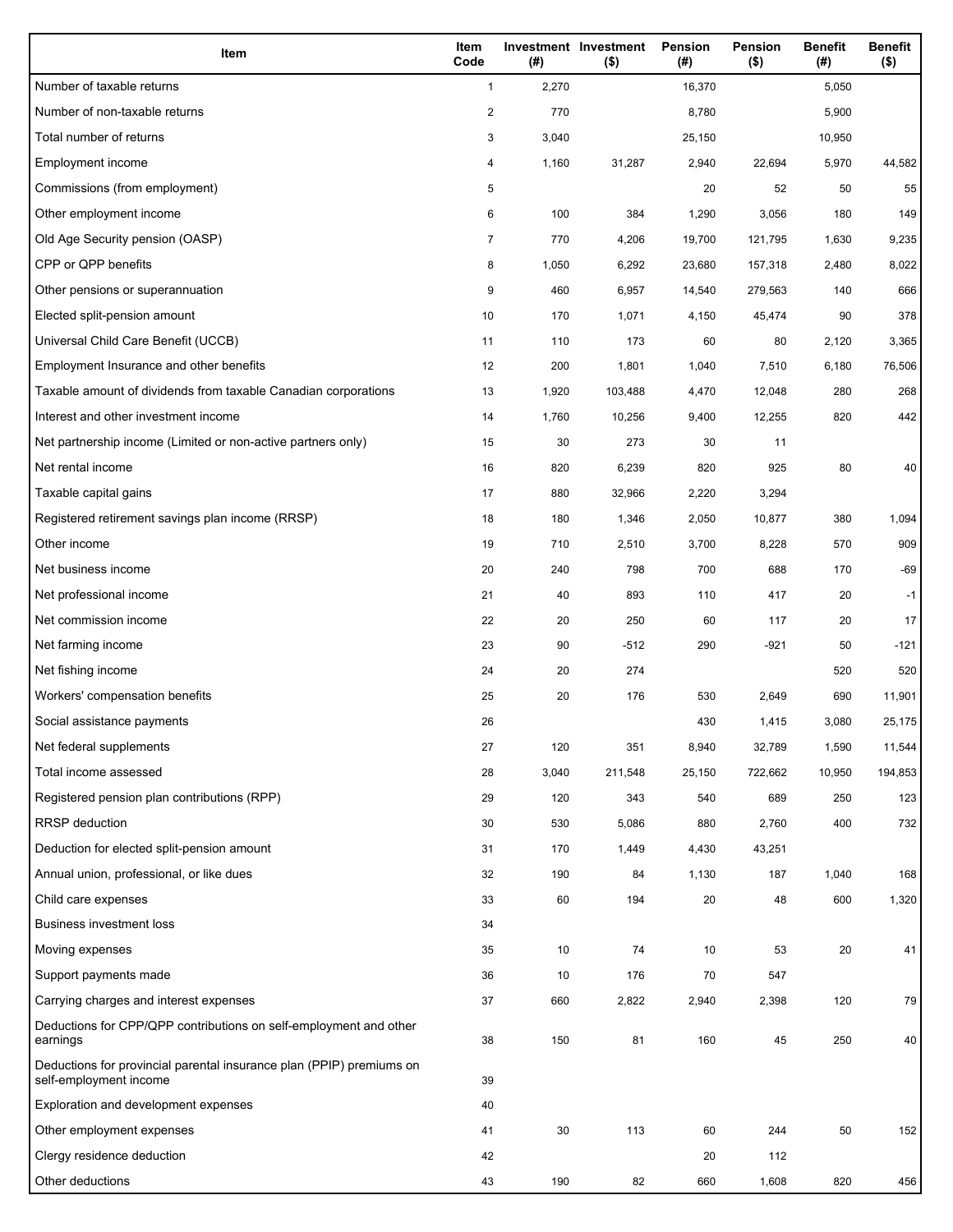| Item                                                              | <b>Item Code</b> | (#)   | Investment Investment<br>$($ \$) |        | Pension (#) Pension (\$) Benefit (#) Benefit (\$) |        |                |
|-------------------------------------------------------------------|------------------|-------|----------------------------------|--------|---------------------------------------------------|--------|----------------|
| Total deductions before adjustments                               | 44               | 1,450 | 10,627                           | 7,970  | 51,974                                            | 2,710  | 3,288          |
| Social benefits repayment                                         | 45               | 280   | 1,083                            | 400    | 891                                               |        |                |
| Net income after adjustments                                      | 46               | 3,000 | 200,049                          | 25,140 | 669,910                                           | 10,930 | 191,841        |
| Canadian Forces personnel and police deduction                    | 47               |       |                                  |        |                                                   |        |                |
| Security options deductions                                       | 48               |       |                                  |        |                                                   |        |                |
| Other payments deductions                                         | 49               | 130   | 527                              | 9,540  | 36,854                                            | 4,970  | 48,620         |
| Non-capital losses of other years                                 | 50               | 10    | 175                              | 10     | 130                                               |        |                |
| Net capital losses of other years                                 | 51               | 210   | 1,168                            | 510    | 601                                               |        |                |
| Capital gains deduction                                           | 52               | 160   | 14,648                           | 40     | 240                                               |        |                |
| Northern residents deductions                                     | 53               |       |                                  |        |                                                   |        |                |
| Additional deductions                                             | 54               | 30    | 77                               | 580    | 2,593                                             | 220    | 1,053          |
| Farming/fishing losses of prior years                             | 55               |       |                                  | 10     | 147                                               |        |                |
| Total deductions from net income                                  | 56               | 480   | 16,613                           | 10,400 | 40,567                                            | 5,160  | 49,822         |
| Taxable income assessed                                           | 57               | 3,000 | 183,439                          | 25,080 | 629,429                                           | 9,490  | 142,198        |
| Basic personal amount                                             | 58               | 3,040 | 32,492                           | 25,150 | 271,748                                           | 10,950 | 117,912        |
| Age amount                                                        | 59               | 550   | 2,602                            | 19,530 | 123,042                                           | 1,630  | 10,778         |
| Spouse or common-law partner amount                               | 60               | 220   | 1,361                            | 950    | 3,481                                             | 580    | 4,006          |
| Amount for eligible dependant                                     | 61               | 40    | 359                              | 110    | 996                                               | 1,150  | 11,929         |
| Amount for children 17 and under                                  | 62               | 350   | 1,370                            | 160    | 521                                               | 1,900  | 7,386          |
| Amount for infirm dependants age 18 or older                      | 63               |       |                                  | 50     | 232                                               | 10     | 64             |
| CPP or QPP contributions through employment                       | 64               | 900   | 926                              | 1,160  | 449                                               | 4,600  | 1,302          |
| CPP or QPP contributions on self-employment and other earnings    | 65               | 150   | 81                               | 160    | 45                                                | 250    | 40             |
| Employment Insurance premiums                                     | 66               | 660   | 219                              | 2,040  | 372                                               | 5,280  | 871            |
| PPIP premiums paid                                                | 67               |       |                                  |        |                                                   |        |                |
| PPIP premiums payable on employment income                        | 68               |       |                                  |        |                                                   |        |                |
| PPIP premiums payable on self-employment income                   | 69               |       |                                  |        |                                                   |        |                |
| Volunteer firefighters' amount                                    | 70               |       |                                  | 30     | 96                                                | 50     | 153            |
| Canada employment amount                                          | 71               | 1,210 | 1,260                            | 3,950  | 3,452                                             | 5,900  | 6,172          |
| Public transit amount                                             | 72               | 10    | $\overline{c}$                   | 30     | 11                                                | 20     | $\overline{7}$ |
| Children's fitness amount                                         | 73               | 200   | 138                              | 40     | 21                                                | 320    | 134            |
| Children's arts amount                                            | 74               | 70    | 34                               | 20     | 9                                                 | 70     | 24             |
| Home buyers' amount                                               | 75               |       |                                  |        |                                                   | 30     | 118            |
| Pension income amount                                             | 76               | 570   | 1,037                            | 16,720 | 32,051                                            | 220    | 347            |
| Caregiver amount                                                  | 77               | 20    | 95                               | 160    | 760                                               | 70     | 299            |
| Disability amount                                                 | 78               | 110   | 860                              | 2,560  | 19,248                                            | 570    | 4,293          |
| Disability amount transferred from a dependant                    | 79               | 30    | 274                              | 210    | 1,553                                             | 120    | 1,243          |
| Interest paid on student loans                                    | 80               | 30    | 20                               |        |                                                   | 330    | 152            |
| Tuition, education, and textbook amounts                          | 81               | 220   | 1,935                            |        |                                                   | 650    | 3,275          |
| Tuition, education, and textbook amounts transferred from a child | 82               | 70    | 413                              | 150    | 747                                               | 40     | 186            |
| Amounts transferred from spouse or common-law partner             | 83               | 150   | 712                              | 2,960  | 16,473                                            | 470    | 2,705          |
| Medical expenses                                                  | 84               | 650   | 2,707                            | 9,240  | 32,453                                            | 1,900  | 3,337          |
| Total tax credits on personal amounts                             | 85               | 3,040 | 7,343                            | 25,150 | 76,184                                            | 10,950 | 26,510         |
| Allowable charitable donations and government gifts               | 86               | 890   | 4,694                            | 7,970  | 10,658                                            | 670    | 367            |
| Eligible cultural and ecological gifts                            | 87               |       |                                  |        |                                                   |        |                |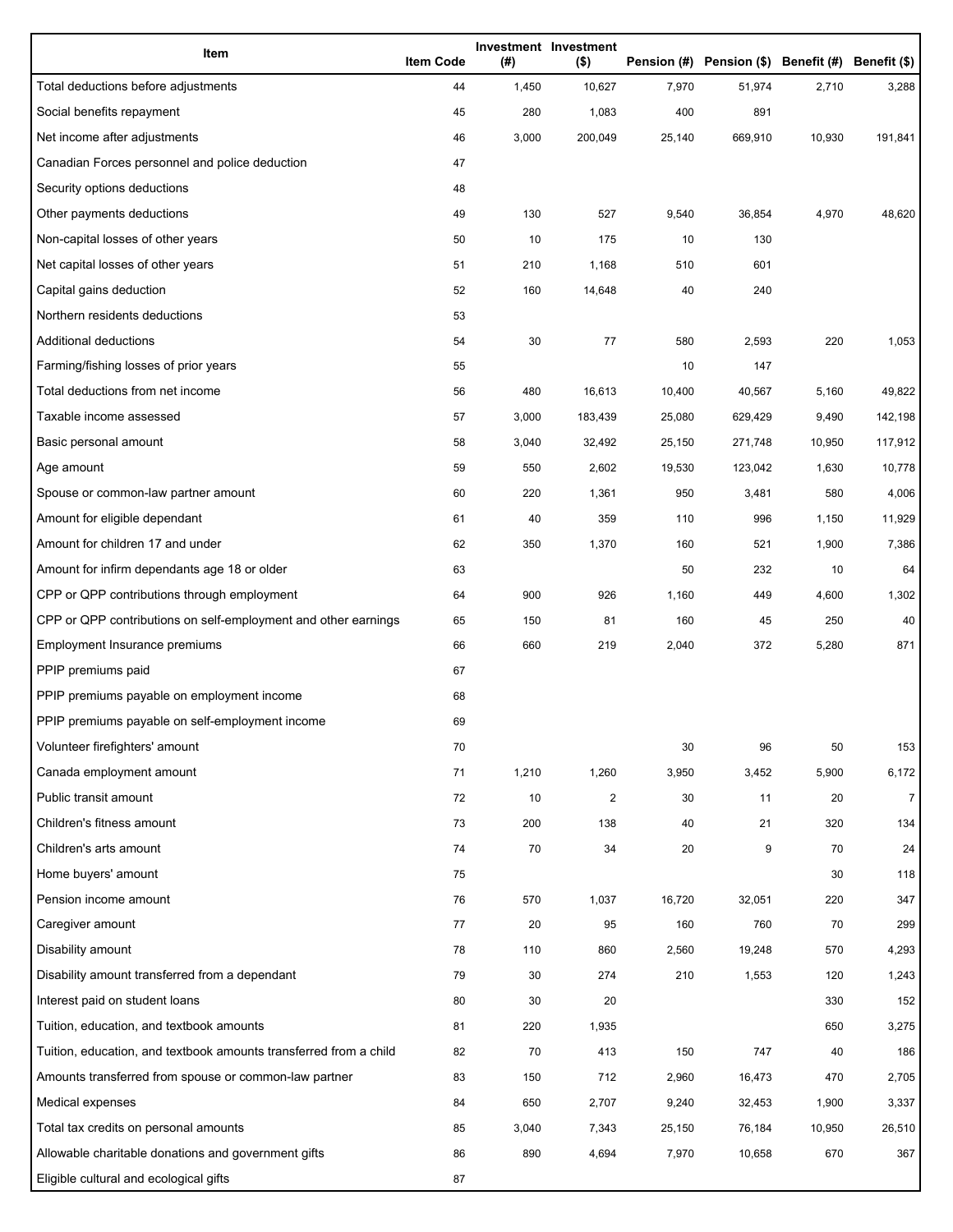| Item                                      | <b>Item Code</b> | (#)   | Investment Investment<br>$($ \$) | Pension (#) | Pension (\$) Benefit (#) |        | Benefit (\$) |
|-------------------------------------------|------------------|-------|----------------------------------|-------------|--------------------------|--------|--------------|
| Total tax credit on donations and gifts   | 88               | 890   | 1,350                            | 7,960       | 2,900                    | 650    | 94           |
| Total federal non-refundable tax credits  | 89               | 3,040 | 8,693                            | 25,150      | 79,085                   | 10,950 | 26,604       |
| Federal dividend tax credit               | 90               | 1,680 | 13,519                           | 3,350       | 1,557                    | 180    | 25           |
| Overseas employment tax credit            | 91               |       |                                  |             |                          |        |              |
| Minimum tax carryover                     | 92               | 70    | 140                              | 30          | 61                       |        |              |
| Basic federal tax                         | 93               | 1,680 | 17,006                           | 11,470      | 33,423                   | 3,970  | 5,360        |
| Federal Foreign Tax Credit                | 94               | 340   | 150                              | 1,070       | 201                      | 30     |              |
| Federal Political contribution tax credit | 95               | 80    | 16                               | 360         | 51                       | 10     |              |
| <b>Investment Tax Credit</b>              | 96               | 20    | 40                               | 20          | 20                       |        |              |
| Labour-sponsored funds tax credit         | 97               |       |                                  |             |                          |        |              |
| Alternative minimum tax payable           | 98               | 110   | 501                              |             |                          |        |              |
| Net federal tax                           | 99               | 1,670 | 16,726                           | 11,440      | 33,151                   | 3,970  | 5,353        |
| CPP contributions on self-employment      | 100              | 150   | 162                              | 160         | 90                       | 250    | 81           |
| Social Benefits repayment                 | 101              | 280   | 1,083                            | 400         | 891                      |        |              |
| Net Provincial Tax                        | 102              | 2,240 | 17,804                           | 16,360      | 33,601                   | 5,020  | 5,804        |
| Total tax payable                         | 103              | 2,270 | 35,774                           | 16,370      | 67,733                   | 5,050  | 11,240       |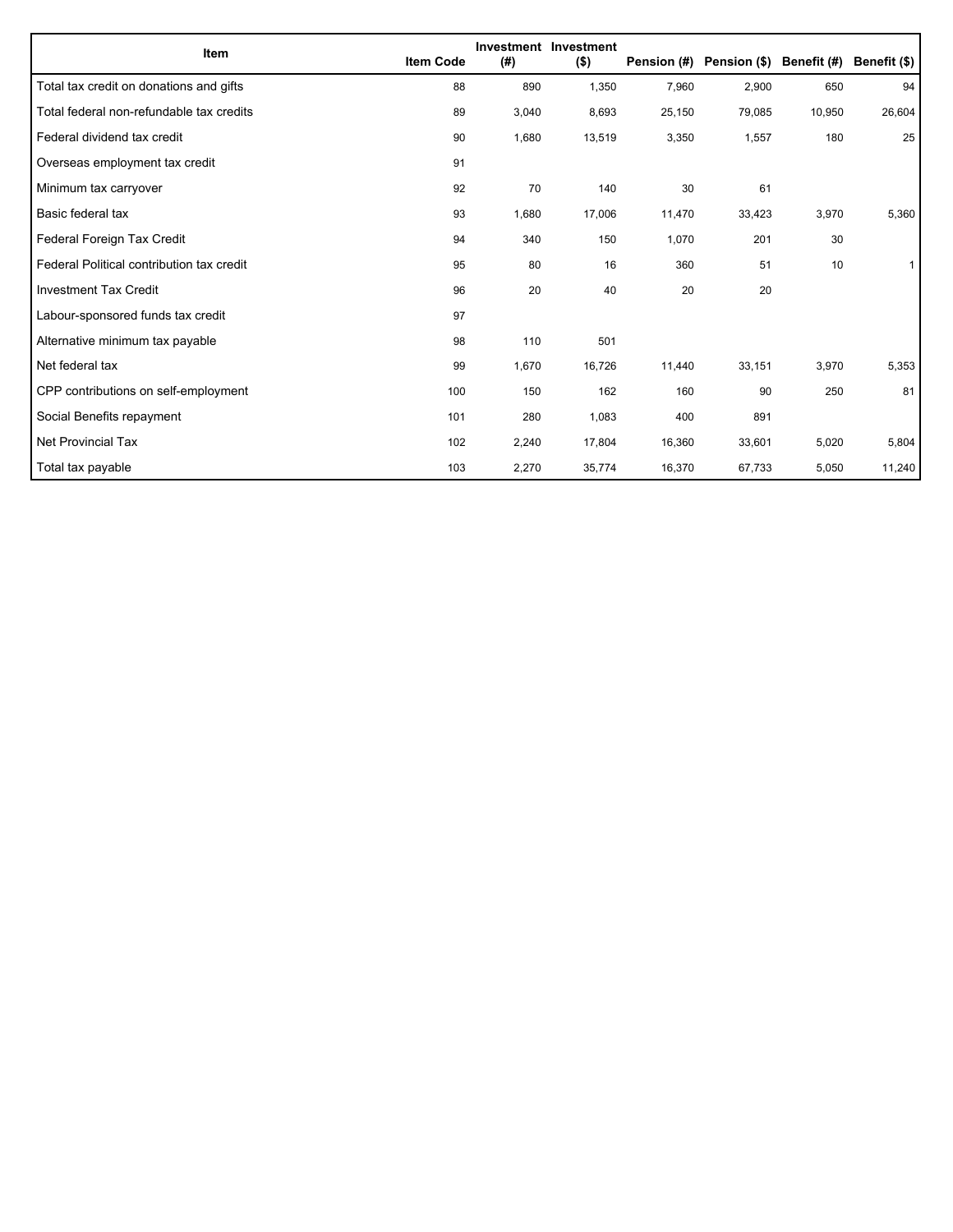| Item                                                                                        | Item Code Other (#) |       | Other (\$) |
|---------------------------------------------------------------------------------------------|---------------------|-------|------------|
| Number of taxable returns                                                                   | 1                   | 1,040 |            |
| Number of non-taxable returns                                                               | 2                   | 950   |            |
| Total number of returns                                                                     | 3                   | 1,990 |            |
| Employment income                                                                           | 4                   | 640   | 6,897      |
| Commissions (from employment)                                                               | 5                   |       |            |
| Other employment income                                                                     | 6                   | 90    | 272        |
| Old Age Security pension (OASP)                                                             | $\overline{7}$      | 200   | 895        |
| CPP or QPP benefits                                                                         | 8                   | 640   | 3,939      |
| Other pensions or superannuation                                                            | 9                   | 240   | 3,555      |
| Elected split-pension amount                                                                | 10                  | 70    | 341        |
| Universal Child Care Benefit (UCCB)                                                         | 11                  | 50    | 69         |
| Employment Insurance and other benefits                                                     | 12                  | 170   | 1,296      |
| Taxable amount of dividends from taxable Canadian corporations                              | 13                  | 260   | 1,159      |
| Interest and other investment income                                                        | 14                  | 450   | 666        |
| Net partnership income (Limited or non-active partners only)                                | 15                  |       |            |
| Net rental income                                                                           | 16                  | 40    | 32         |
| Taxable capital gains                                                                       | 17                  | 140   | 563        |
| Registered retirement savings plan income (RRSP)                                            | 18                  | 690   | 14,882     |
| Other income                                                                                | 19                  | 1,060 | 25,079     |
| Net business income                                                                         | 20                  | 70    | 34         |
| Net professional income                                                                     | 21                  | 10    | 23         |
| Net commission income                                                                       | 22                  | 20    | 28         |
| Net farming income                                                                          | 23                  | 10    | -87        |
| Net fishing income                                                                          | 24                  |       |            |
| Workers' compensation benefits                                                              | 25                  | 30    | 246        |
| Social assistance payments                                                                  | 26                  | 20    | 42         |
| Net federal supplements                                                                     | 27                  | 60    | 140        |
| Total income assessed                                                                       | 28                  | 1,570 | 61,280     |
| Registered pension plan contributions (RPP)                                                 | 29                  | 120   | 217        |
| RRSP deduction                                                                              | 30                  | 190   | 2,132      |
| Deduction for elected split-pension amount                                                  | 31                  | 110   | 1,042      |
| Annual union, professional, or like dues                                                    | 32                  | 140   | 42         |
| Child care expenses                                                                         | 33                  | 20    | 28         |
| <b>Business investment loss</b>                                                             | 34                  |       |            |
| Moving expenses                                                                             | 35                  | 10    | 32         |
| Support payments made                                                                       | 36                  |       |            |
| Carrying charges and interest expenses                                                      | 37                  | 170   | 279        |
| Deductions for CPP/QPP contributions on self-employment and other earnings                  | 38                  | 20    | 8          |
| Deductions for provincial parental insurance plan (PPIP) premiums on self-employment income | 39                  |       |            |
| Exploration and development expenses                                                        | 40                  |       |            |
| Other employment expenses                                                                   | 41                  | 10    | 20         |
| Clergy residence deduction                                                                  | 42                  |       |            |
| Other deductions                                                                            | 43                  | 60    | 135        |
| Total deductions before adjustments                                                         | 44                  | 540   | 3,977      |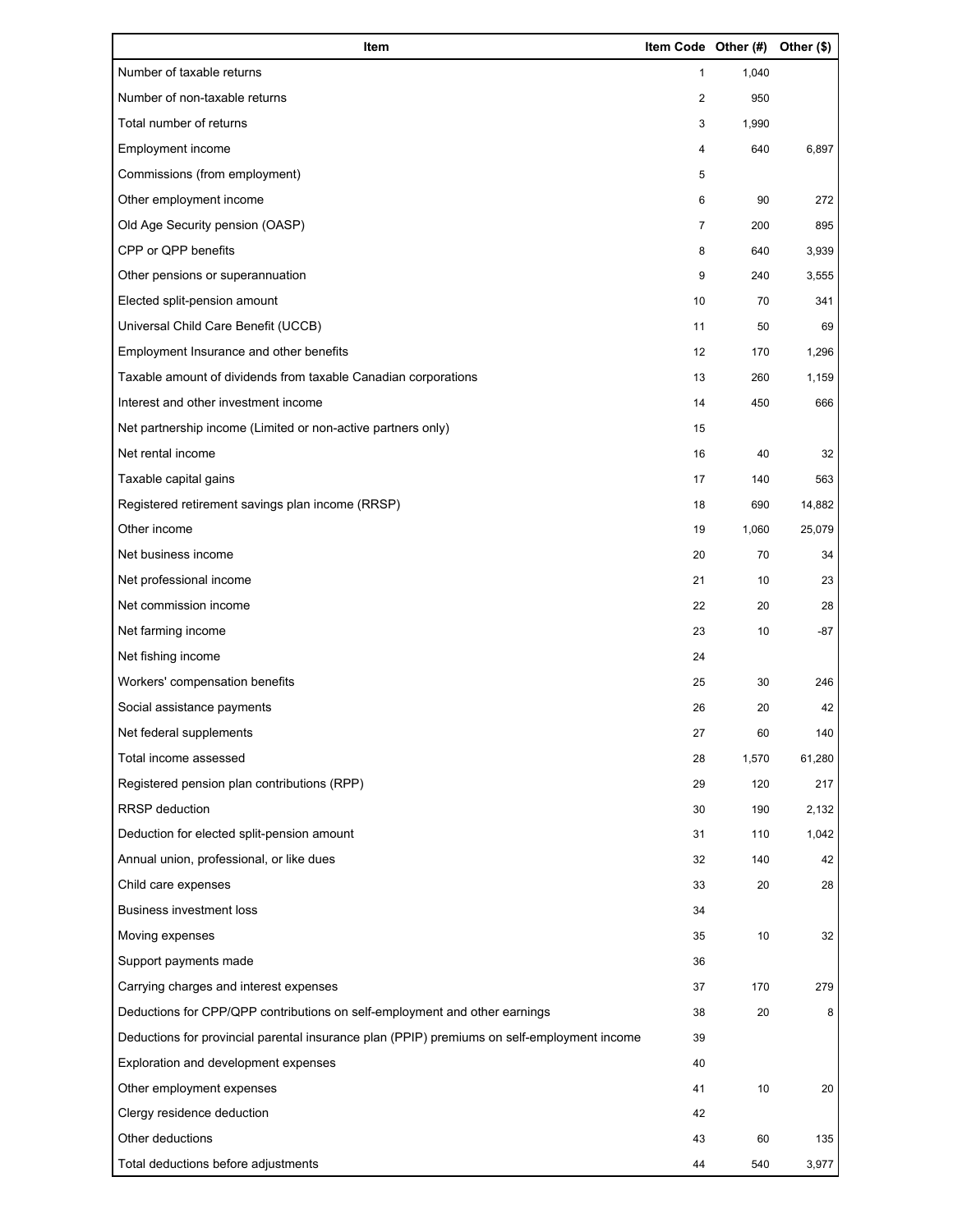| Item                                                              | Item Code Other (#) |       | Other (\$) |
|-------------------------------------------------------------------|---------------------|-------|------------|
| Social benefits repayment                                         | 45                  | 70    | 186        |
| Net income after adjustments                                      | 46                  | 1,560 | 57,166     |
| Canadian Forces personnel and police deduction                    | 47                  |       |            |
| Security options deductions                                       | 48                  |       |            |
| Other payments deductions                                         | 49                  | 110   | 422        |
| Non-capital losses of other years                                 | 50                  |       |            |
| Net capital losses of other years                                 | 51                  | 30    | 42         |
| Capital gains deduction                                           | 52                  |       |            |
| Northern residents deductions                                     | 53                  |       |            |
| Additional deductions                                             | 54                  |       |            |
| Farming/fishing losses of prior years                             | 55                  |       |            |
| Total deductions from net income                                  | 56                  | 150   | 638        |
| Taxable income assessed                                           | 57                  | 1,560 | 56,542     |
| Basic personal amount                                             | 58                  | 1,990 | 21,290     |
| Age amount                                                        | 59                  | 160   | 825        |
| Spouse or common-law partner amount                               | 60                  | 120   | 780        |
| Amount for eligible dependant                                     | 61                  | 40    | 411        |
| Amount for children 17 and under                                  | 62                  | 110   | 382        |
| Amount for infirm dependants age 18 or older                      | 63                  |       |            |
| CPP or QPP contributions through employment                       | 64                  | 390   | 215        |
| CPP or QPP contributions on self-employment and other earnings    | 65                  | 20    | 8          |
| Employment Insurance premiums                                     | 66                  | 450   | 103        |
| PPIP premiums paid                                                | 67                  |       |            |
| PPIP premiums payable on employment income                        | 68                  |       |            |
| PPIP premiums payable on self-employment income                   | 69                  |       |            |
| Volunteer firefighters' amount                                    | 70                  |       |            |
| Canada employment amount                                          | 71                  | 670   | 651        |
| Public transit amount                                             | 72                  | 20    | 5          |
| Children's fitness amount                                         | 73                  | 30    | 17         |
| Children's arts amount                                            | 74                  |       |            |
| Home buyers' amount                                               | 75                  |       |            |
| Pension income amount                                             | 76                  | 300   | 566        |
| Caregiver amount                                                  | 77                  |       |            |
| Disability amount                                                 | 78                  | 100   | 748        |
| Disability amount transferred from a dependant                    | 79                  | 20    | 151        |
| Interest paid on student loans                                    | 80                  | 10    | 6          |
| Tuition, education, and textbook amounts                          | 81                  | 90    | 574        |
| Tuition, education, and textbook amounts transferred from a child | 82                  | 40    | 219        |
| Amounts transferred from spouse or common-law partner             | 83                  | 70    | 268        |
| Medical expenses                                                  | 84                  | 390   | 1,198      |
| Total tax credits on personal amounts                             | 85                  | 1,990 | 4,285      |
| Allowable charitable donations and government gifts               | 86                  | 390   | 666        |
| Eligible cultural and ecological gifts                            | 87                  |       |            |
| Total tax credit on donations and gifts                           | 88                  | 380   | 185        |